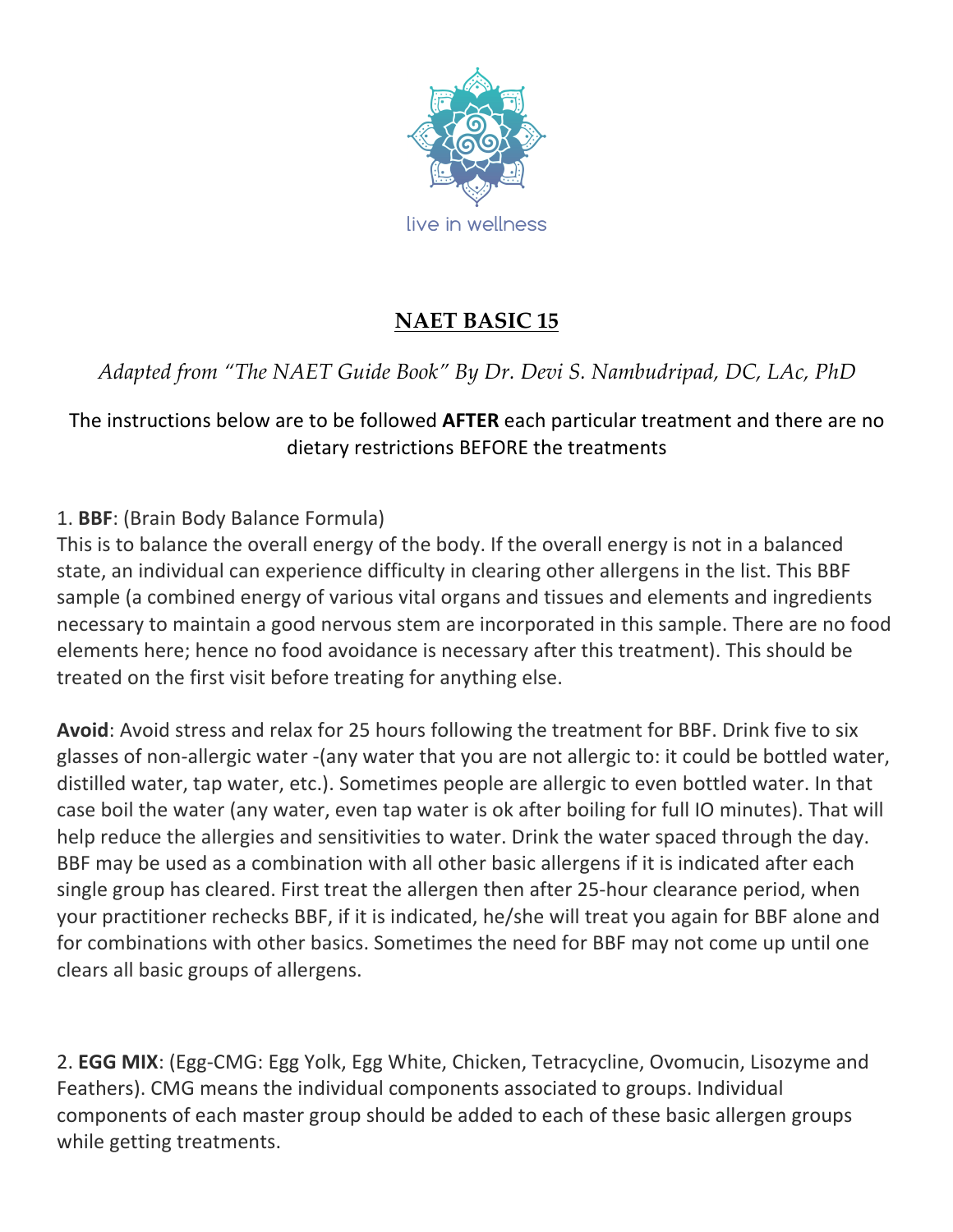**YOU MAY NOT EAT OR TOUCH:** egg white, egg yolk, chicken, tetracycline antibiotic and all foods containing egg or chicken including crackers, cookies, soups, breads, mayonnaise, salad dressings that contains egg product, cakes, pastries, pies, pancakes, foods baked or fried in egg batter and thick sauces. Also avoid birds, feather pillows, down comforters, vitamins and protein drinks made with egg, shampoos, conditioners and skin lotions with egg products.

**YOU MAY EAT OR USE:** brown or white rice, pasta without eggs, imitation eggs (make sure there is no part of real egg is present in the product), pan cakes and waffles made with imitation eggs, vegetables, salads, oil and vinegar salad dressing (avoid creamy salad dressings), fruits, milk products, oils, beef, pork, fish, dried beans, lentils, green pea, potato, French fries, coffee, juice, soft drinks, water and tea.

3. **CALCIUM MIX**: (Cal-CMG: Albumin, Casein, Calcium lactate, Calcium Gluconate, Calcium citrate, Calcium Malate, Calcium Fumarate, Coral Calcium, Vitamin D, Milk mix, Breast milk, Lactic Acid, Cheese mix, Lacto globulin, Cow's Milk and Goat's Milk).

**YOU MAY NOT EAT OR TOUCH:** milk or milk products, eggs, uncooked vegetables, dark leafy vegetables like lettuce, cabbage, spinach, dandelion greens, Brussels sprouts, broccoli, sesame seeds, oats, navy beans, milk products, cheese, soybeans, almonds, dried beans, walnuts, sardines, salmon, peanuts, sunflower seeds, calcium supplements and any pre-packaged food fortified with calcium.

**YOU MAY EAT OR USE:** cooked rice, pasta, cooked vegetables (cooked vegetable may contain a small amount of calcium, but once it cooked very well, they don't seem to make patients lose treatments. Cooking may denature the actual vegetable), cooked potato, corn, yams, cauliflower, sweet potato, red meat, chicken, sugar, coffee and/ or tea without milk. Drink and use distilled water (washing your hands, face, brushing your teeth, etc.). Avoid using toothpaste for 25 hours. Any food without calcium derivatives is ok. If the food label says the food contains less than 2%, then it is ok usually. Read the label.

4. **VITAMIN C MIX**: (Vit. C-CMG: Ascorbic acid, Acerola C, Camu camu, Oxalic acid, Rose hip, Kakadu plum (high source of vitamin C), plum mix, Bioflavonoid, Citrus mix, Citric acid, Berry mix, Vegetable mix, Fruit mix, Chlorophyll, Cucumber, Melon mix, L. Gunololactone, Zucchini, Vinegar mix, Hesperidin, Rutin, Quecertin, Quince seed, and Vegetable mix).

**YOU MAY NOT EAT OR TOUCH:** fresh fruits, vegetables, leafy vegetables, citrus fruits, dry fruits, juices, different sauces, ketchup, salad dressings, vinegar, tomato sauce, Tabasco sauce, soft drinks, milk, artificial sweeteners, and vitamin C supplements. Avoid grasses, plants, trees, flowers, gardens, etc.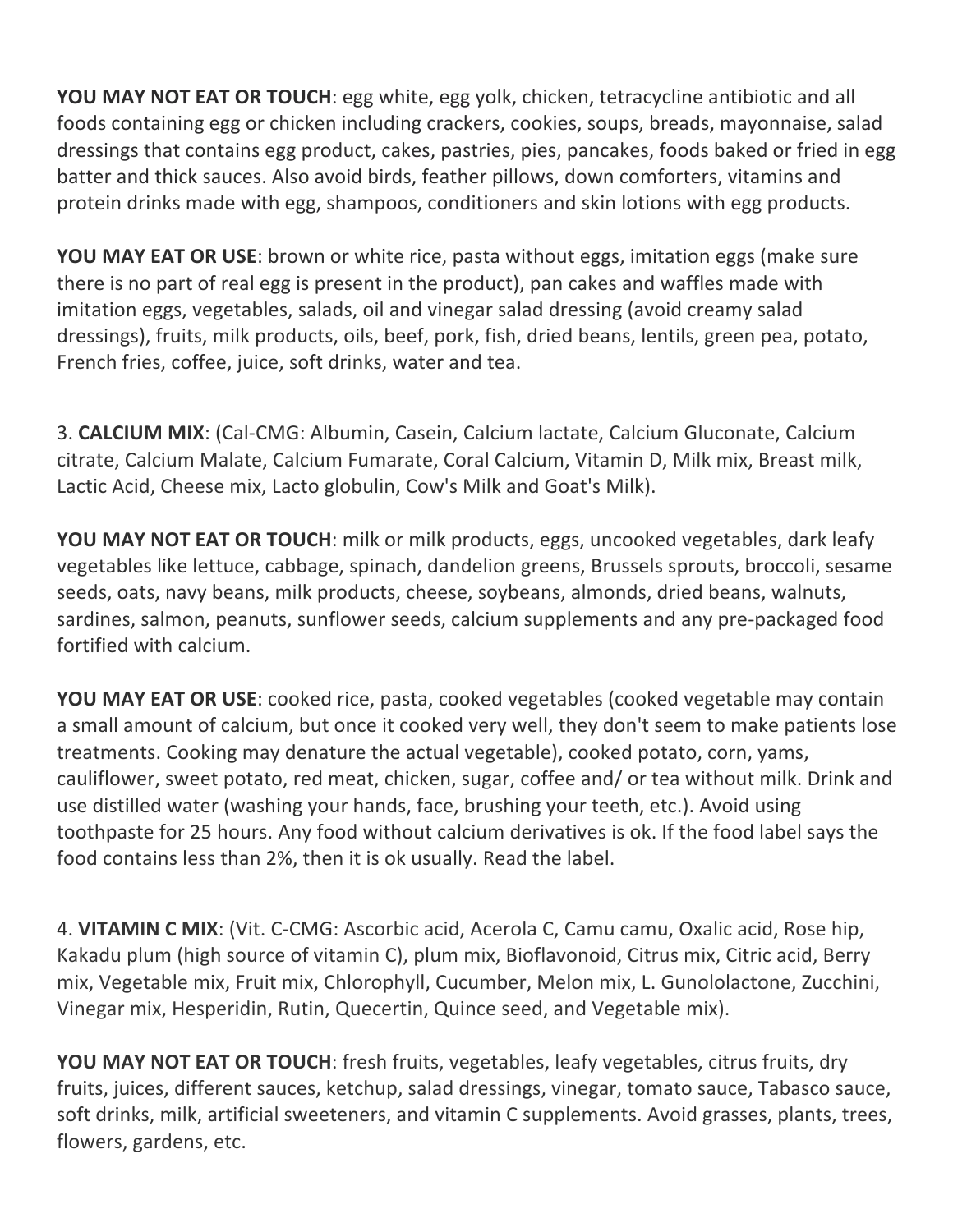**YOU MAY EAT OR USE:** cooked white or brown rice, pasta without sauce, boiled or poached eggs, baked or broiled chicken, fish, cooked red meat, turkey, toast, hot dogs, deep fried food, French fries, baked or cooked potato without sour cream or butter, chicken fries or nuggets without sauce or ketchup, salt, any nut oils, white sugar, water, coffee without milk. Any food that does not have vitamin C or its derivatives is ok. Read the label. Less than 2% on the label is ok.

5. **B COMPLEX MIX**: (BC-CMG: B1, 2, 3, 4, 5, 6, 9, 12, 13, 15, 17, PABA, Inositol, Choline, and Biotin).

**YOU MAY NOT EAT OR TOUCH:** whole grain products, fruits, vegetables, meats, and dairy products, anything with B vitamins. Avoid grasses, plants, trees, flowers, walking in the gardens, etc.

**YOU MAY EAT OR USE:** Donuts, jello, white sugar, Cooked white rice, cooked white pasta, cauliflower raw or cooked, well cooked or deep fried fish, salt, white sugar, black coffee, French fries, purified water while treating for any of the B vitamins. Rice should be washed well before cooking. Cook the rice or pasta with lots of water and drain the water after cooking the rice (pasta) to remove the fortified vitamins. If you find difficult to treat all fifteen B vitamins in one session, please break them down to small groups and treat each small group in one session.

6. **SUGAR MIX**: (Sugar-CMG: Beet sugar, Brown sugar, Cane sugar, Corn sugar, Cellulose, Date sugar, Dextrose-Mannose, Pentose, Hexose, D-Ribose, Fructose, Galactose, Glucose, Grape Sugar, Honey, Lactose, Maltose, Maple sugar, Molasses, Sucrose, Raw sugar, Rice sugar, Coconut palm sugar, Turbinado sugar, Crystal sugar, Demerara sugar, Barbados sugar, Invert sugar, Barley sugar, Powdered sugar, Castor sugar, Berry sugar, Granulated Sugar and Sugar cubes).

**YOU MAY NOT EAT:** Brown rice (Rice sugar comes from brown rice), whole grains, carrots, fruits, beets, milk or milk products, anything with any of the above sugars, sauces, drinks with sugar. Do not use powdered spices in pre-packed containers, toothpaste and mouth washing liquids (even though toothpaste may have artificial sweeteners, brain is still stimulated with the taste of sweetness and patients have lost treatments in the past.

**YOU MAY EAT OR USE:** white rice (wash well, cook in lots of water and drain the water. This way you are only eating the starch part, slightly high on glycemic index, but you will still pass the sugar treatment), pasta without sauce, raw or cooked vegetables, green salads, oil and vinegar dressing without sugar added (avoid creamy salad dressings), vegetable oils, any type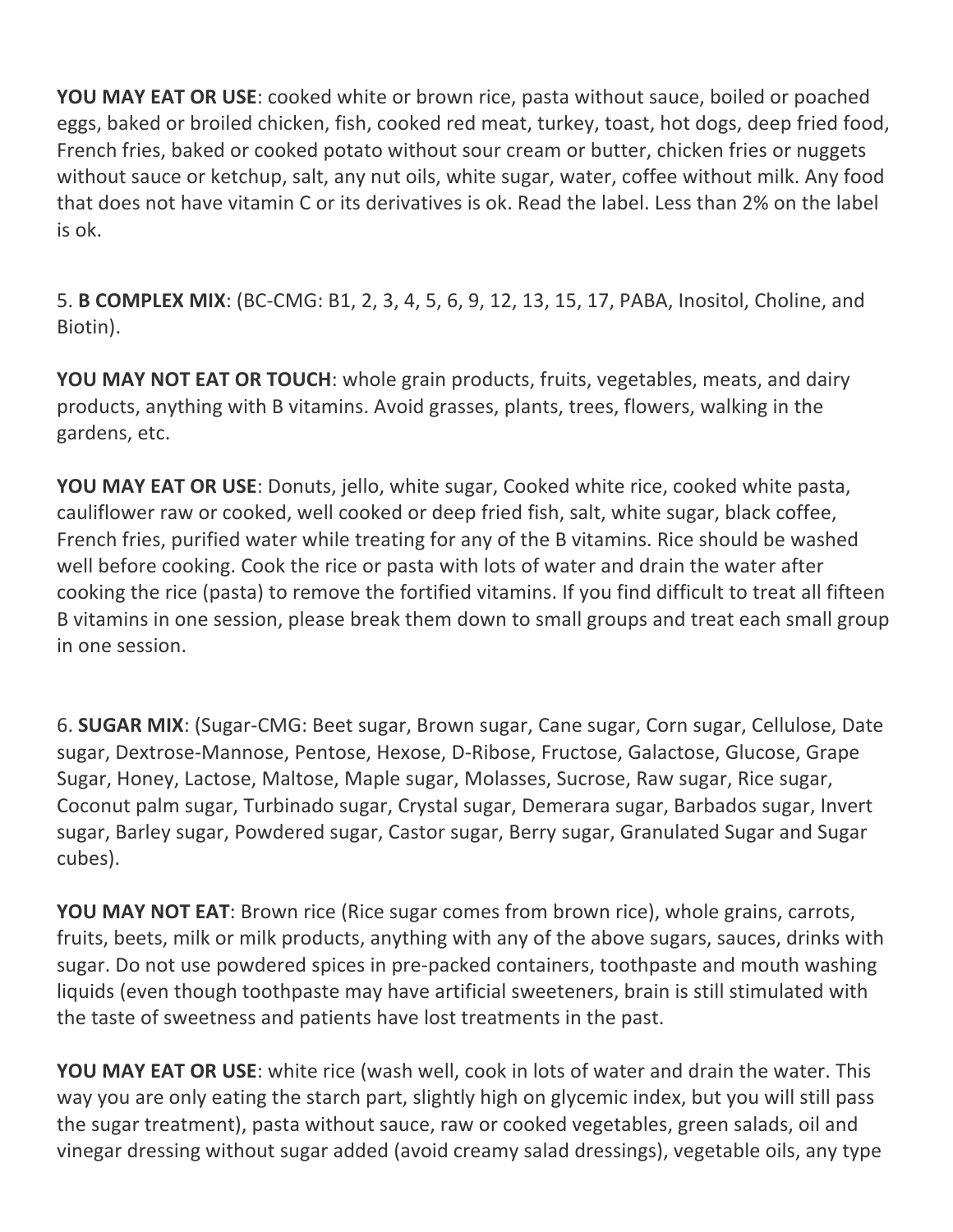of red meat, eggs, chicken, turkey, French fries, fried chick-en, fried fish without any sauce, water, coffee, tea without milk (contains lactose) and sugar. Sugar -free Jell-O pudding is ok. Read the label.

7. **IRON MIX** (Iron-CMG: Ferrous gluconate, Ferrous sulphate, Iron bisglycinate, Ferrous Fumarate, Ferrous Citrate, dark meat of the Chicken, Beef mix, Pork, Lamb, Raisins, Dates, Bacon, Ham, Gelatin Pepperoni, Crude iron, Wrought iron and Iron Wok).

**YOU MAY NOT EAT OR TOUCH:** apricots, peaches, green banana, plantain, black molasses, dates, prunes, raisins, brewer's yeast, whole grain cereals, turnip greens, broccoli, Brussels sprout, spinach, beet tops, alfalfa, beets, sunflower seeds, walnuts, sesame seeds, whole rye, dry beans, lentils, kelp, egg yolk, liver, red meat, pork liver, beef, lamb, organ meats like kidney, heart and liver, farina, raw clams, oysters, nuts, asparagus, coffee, herbal tea, regular tea, ice tea, chocolate and iron supplements. Avoid leather belt, shoe, purse, wallet, or any other leather goods. Avoid ornamental ironwork, iron skillet, wok, universal iron works, etc.

**YOU MAY EAT OR USE:** All oils -- including olive, vegetable, canola, palm, nut and fish oils -are iron-free. Butter, margarine and imitation spreads, mayonnaise, shortening and lard are also devoid of iron. Artificial sweeteners, club soda, tonic water, bottled water and tap water, plain brewed coffee, brewed black tea and unsweetened instant tea, distilled alcoholic beverages, such as vodka and whiskey, white rice without iron fortification, sourdough bread without iron, cauliflower, ice berg lettuce, yellow squash, yellow apple, yellow banana, potato, egg white, light meat of the chicken, light green vegetables, water, orange juice, spices: turmeric, olive oil, vegetable oil, white or brown onions, Sour cream, Ice cream cone, chocolate covered, with nuts, flavors other than chocolate, baby food, plums, bananas, white rice, ginger and garlic.

8. VITAMIN A MIX: ((Vitamin A-CMG: Beta Carotene, vitamin A, salmon, Shellfish mix, and Fish Mix). Shellfish mix: Abalone, Clams, Crab, Crappie, Cray, Lobster, Mackerel, Oyster, Scallop and Shrimp. Fish mix: Ahi tuna, Anchovy, Barracuda, Catfish, Cod, eel, Escargot, Flounder, Haddock, Halibut, Mahi mahi, Pollock, Sardine, Sea bass, Shark, Sole, Red Snapper, Sword fish, Squid, Tilapia, Trout, Tuna, Opah, Saxitoxin, and Salmon.

**YOU MAY NOT USE OR TOUCH:** yellow orange or red fruits, yellow vegetables, banana, carrot, spinach, green fruits, green vegetables, green peppers, fish or fish products, cheese, milk product, butter, tomato, and corn products.

**YOU MAY EAT OR USE:** brown or white rice, pasta without tomato or cheese sauce, potato, cauliflower, peeled red apples, chicken, turkey, red meat, egg white, sugar, water, salt, olive oil, and coffee.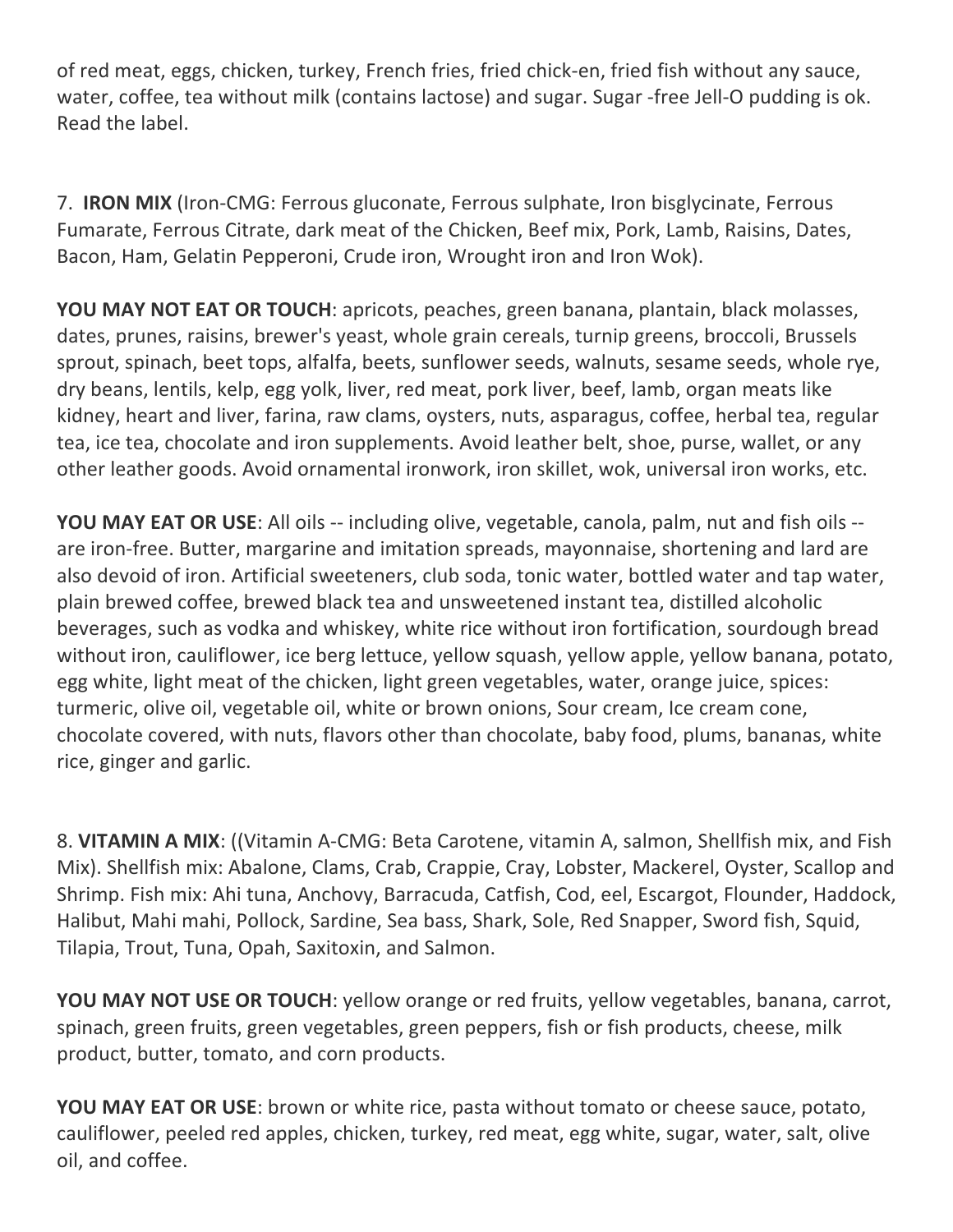9. **MINERAL MIX**: (Minerals-CMG: trace minerals, Aluminum, Antimony, Barium, Beryllium, Boron, Bromide, Caesium, Chromium, Cloraminum, Chlorine, Cobalt, Copper, Electron, Europium, Fluoride, Gallium, Germanium, Gold, Iodine, Lead, Lithium, Manganese, Magnesium, Mercury mix, Molybdenum, Neutron, Nickel, Palladium, Potassium, Phosphorus, Proton, Rubidium, Samarium, Scandium, Selenium, Silica, Silver, Sodium, Sulfur, Strontium, Thallium, Thorium, Tin, Titanium, Tungsten, Uranium, Vanadium, Zinc and Zirconium.

**YOU MAY NOT USE OR TOUCH:** metals, tap water, mineral water, root vegetables like onion, potato, car-rots, turnips, fish and shell fish. Avoid any exposure to pesticides. Wear gloves while touching metal surfaces. Metal on the eye glasses, buttons on clothes, shoes, hand bags, wedding rings or religious rings, door knobs (Chrome), water faucets, etc. can be covered with masking tape before going in for treatment. Use plastic and glass utensils to cook and paper or plastic plates, cups, plastic spoons and forks to eat. Use a pair of gloves during 25-hour period to avoid touching metals. If you have any amalgam filling, please wear a pair of gloves even to bed, so that you may not touch your mouth or tooth filling with your fingers during sleep.

**YOU MAY EAT OR USE:** use distilled water for drinking, washing and showering. Wash and cook rice, pasta, corn, other grains, vegetables, fruits, meats, etc. in distilled water and keep the cooked foods in a plastic or paper container before going in for treatment. You may cook the food in regular stainless steel cookware, but transfer them into paper or plastic dishes. Cooking in stainless steel dishes are ok. No cast iron or crude iron woks, and aluminum dishes or products. You may eat eggs, milk and milk products, chicken, turkey, all types of cooked red meat, cooked vegetables, salads, bread, coffee and tea.

10. **SALT MIX**: (Salt-CMG: Sea Salt, Table Salt, Rock Salt, plain salt, iodized salt, Kosher salt, Sodium, and Chloride)

**YOU MAY NOT USE OR TOUCH:** kelp, celery, romaine lettuce, watermelon, seafood, processed foods with salts, fast food, table salts, soy sauce, fish, shellfish, carrots, beets, artichoke, dried beef, brains, kidney, cured meats, bacon, ham, coffee, watercress, seaweed, oats, avocado, Swiss chard, tomatoes, cabbage, cucumber, asparagus, pineapple, tap water, and prepared, canned or frozen foods. Read labels for sodium content.

**YOU MAY EAT OR USE:** distilled water to drink and bathe, cooked rice, pasta without saltadded sauce, or prepared with salt substitutes, potato, fresh vegetables and fruits not listed above, chicken, turkey, all cooked meats and sugars.

11. **GRAIN MIX**: (Grains-CMG: Wheat mix, Corn mix, Seed mix, Gluten mix, Rice mix, Oat mix, Rye, Barley, and Hops.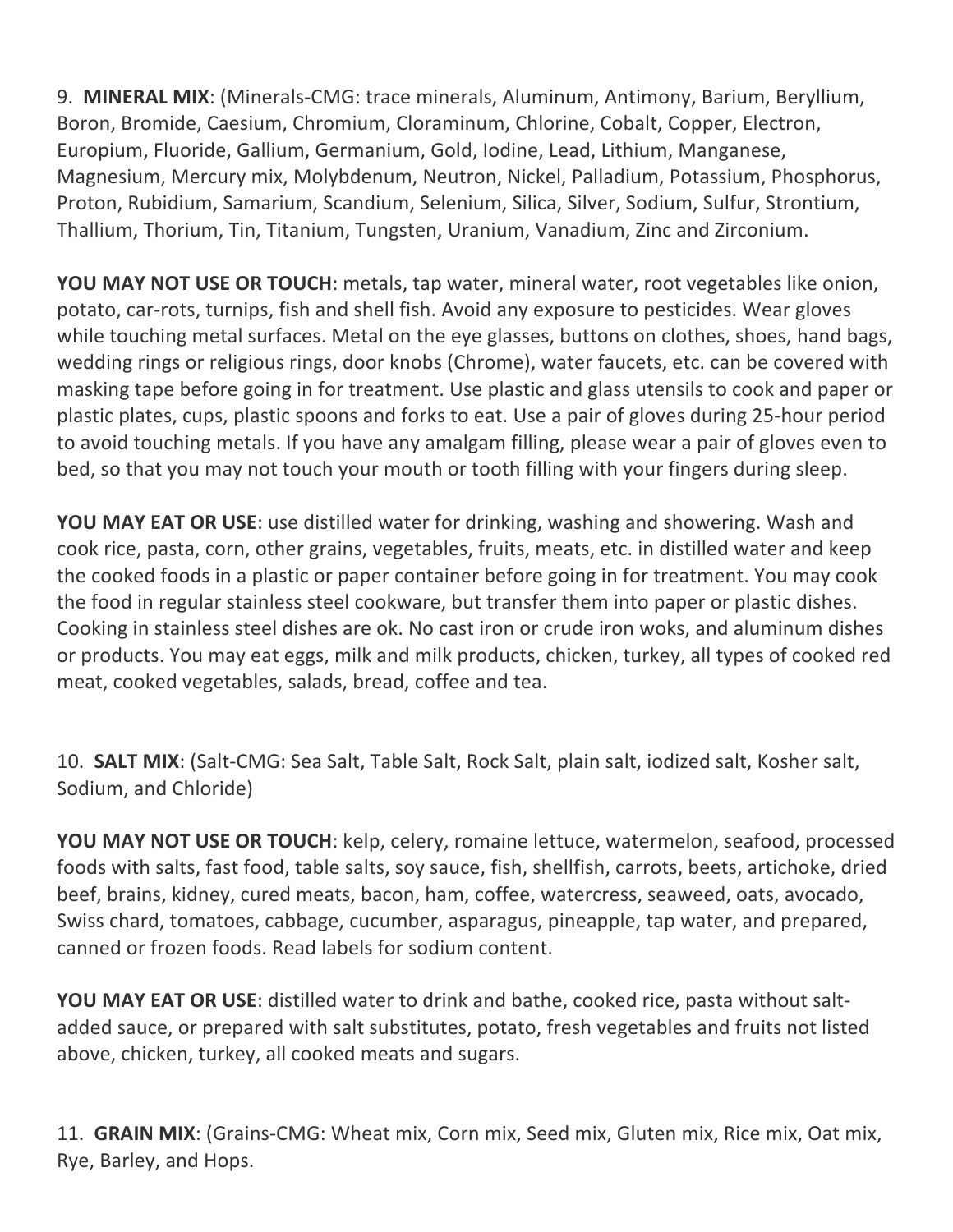Oat mix: steel cut oats, rolled oats, toasted oats and oat bran.

Rice mix: brown rice, yellow rice, red-yeast rice, Uncle Ben's rice, parboiled rice, wild rice, rice bran, and black rice.

Wheat mix: wheat bran, Durham wheat, red wheat, white wheat, farro, sprouted wheat, organic green wheat, whole wheat, Kamet, milo, spelt, sorghum, and teff.

Corn mix: corn blue, corn red, corn yellow, corn white, corn silk, and pop corn.

Seed mix: amaranth, buckwheat, chia seeds, flaxseed, hemp seeds, poppy seed, pumpkin seeds, sesame seed, safflower seed, sunflower seed, poppy seed, millet, and quinoa.

Gluten mix: gluten and gliadin.

**YOU MAY NOT USE:** whole grains and items made from above whole grains.

**YOU MAY EAT:** white rice, white pasta made with enriched flour, vegetables, fruits, meats, chicken, egg, turkey, milk, coffee, tea, sugar, oils, butter, salt and water.

12. YEAST MIX: (Yeast-CMG: Baker's Yeast, Brewer's Yeast, Tortula Yeast, Yogurt, Whey, Candida al. and Sour cream)

**YOU MAY NOT EAT OR USE:** Brewer's yeast, bakers yeast, and any foods containing these items including baked goods, sugars, fruits, soy sauce, yogurt, butter, ice cream, any fermented foods like miso, tofu, tempeh, sauerkraut, cheese, and alcoholic beverages.

**YOU MAY EAT OR USE:** white rice, pasta without sauce, fresh corn, fresh vegetables, potato, fries, unleavened bread or flat bread, meat, chicken, turkey, oils, salt and fish.

13. STOMACH ACIDS: (Acid-CMG: Aldehyde, HCL, gastric acid, gastrin, mucin, stomach mucosa, mucus, sugar digestion, Acid Regurg., Reflex dis., H. pylori, Secretin, parietal cells, Chief cells, Intrinsic factor, pepsin, pepsinogen, Ghrelin, tubulovesicular memb., carbonic anhydrase, acetylcholine, histamine, adenylyl cyclase, M3 (muscarinic receptor), H2 (Histamine receptor-2), Somatostatin Receptor, Prostaglandin receptor, CCKA, CCK8, cholecystokinin), PLC(phospholipase C), G cells (Gastric cells), Mucous neck cells, ECL (Enterochoromaffine-like cells), Gastric D cells, enterogastrone, neurotensin, lingual lipase, lysozyme, haptocorrin, Rfactor, serous cells, mucous cells, gastric enzymes, GIP (gastric Inhibitory peptide), and DMG)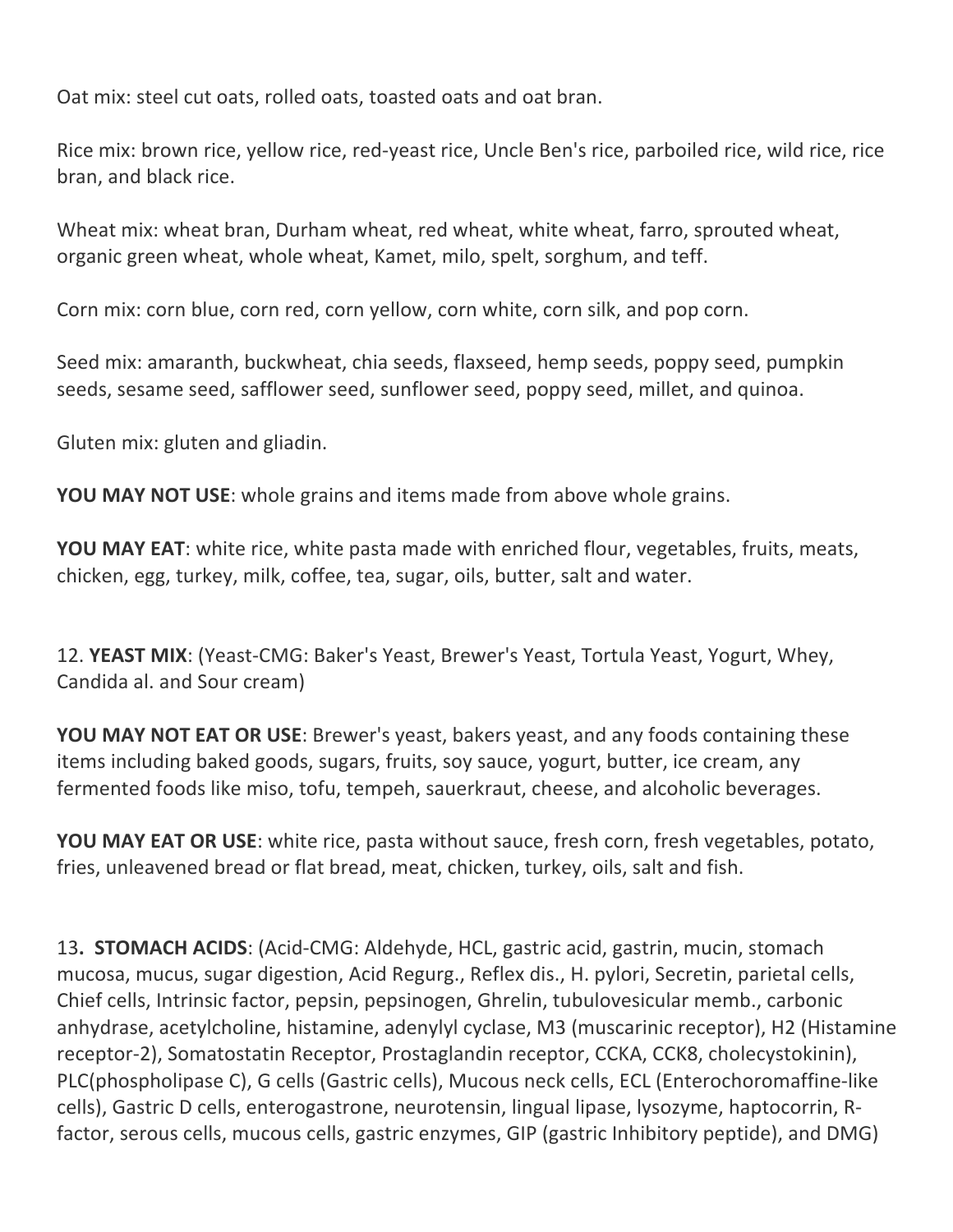**YOU MAY NOT EAT OR USE:** Sugar, starches, fruits, grains, meats, other acid forming foods, supplements like betaine hydrochloric acid, coffee, etc.

**YOU MAY EAT OR USE:** herbal teas, raw and steamed or cooked vegetables, raw tomato (raw tomato is basic, cooked tomato is acidic), dried beans, eggs, oils, clarified butter, salt and milk.

14. BASE: (Base-CMG: Digestive enzymes and Enzymes from Intestinal Tract: Enzyme mix, amylase, Bile acids, Bromelain, carbohydrase, Cellulase, Chyme, trypsinogen, duodenal S cell, P ductal cells, Zymogen, P Acinar cells, Elastase, Lactase, p. Lipase, Maltase, nuclease, Papain, PGE/prostaglandin E), GIP, Duo K cells, Fructase, Galactase, Pancreatin, carboxypeptidase, Peptidase, triglycerides, glycerol, Sterol esterase, phospholipase, Pan.amylase, motilin, P. delta cells, Sodium bicarbonate, Protease, Ptyalin, Sucrase, trypsinogen, and Trypsin).

**YOU MAY NOT EAT OR USE:** Raw and cooked vegetables, beans, eggs, and milk.

**YOU MAY EAT:** grains, sugars, starches, breads, eats, overly ripe fruits, and black coffee without milk.

15. HORMONES: (Hormone-CMG: Estrogen, Progesterone, Testosterone, Androgen, Androsterone, DHEA, Estriol, Estradiol, FSH, HCG, Luteinizing hormone, Prolactin, and Semen).

**YOU MAY NOT EAT OR USE:** milk products, red meats and products with hormones fed or injected. If one is able to get the meat from an animal that has never received any hormone, it is OK to eat the red meat from that source. Avoid stimulating your own hormones by any means. Avoid treating during menstrual period.

**YOU MAY EAT OR USE:** grains, vegetables, salads, oils, fish, meat and fowl without hormones, organic milk, organic eggs, organic chicken, and dairy products, sugar, and sugar products (avoid sugar when one has hot flushes).

16. ORGAN MIX: (Organs-CMG: Brain, Skin, Bladder, kidneys, Uterus, Gall bladder, Liver, Heart, Small Intestine, Lungs, Large Intestine, Pancreas, Pericardium, Prostate, Triple warmer, Spleen and Stomach).

**YOU MAY NOT EAT OR USE:** Avoid ground meats and products. Avoid touching body parts and body organs. Wear gloves if necessary.

**YOU MAY EAT OR USE**: vegetables, fruits, grains, dried beans, sugar, oils and vegetable fats. Drink clean, purified water.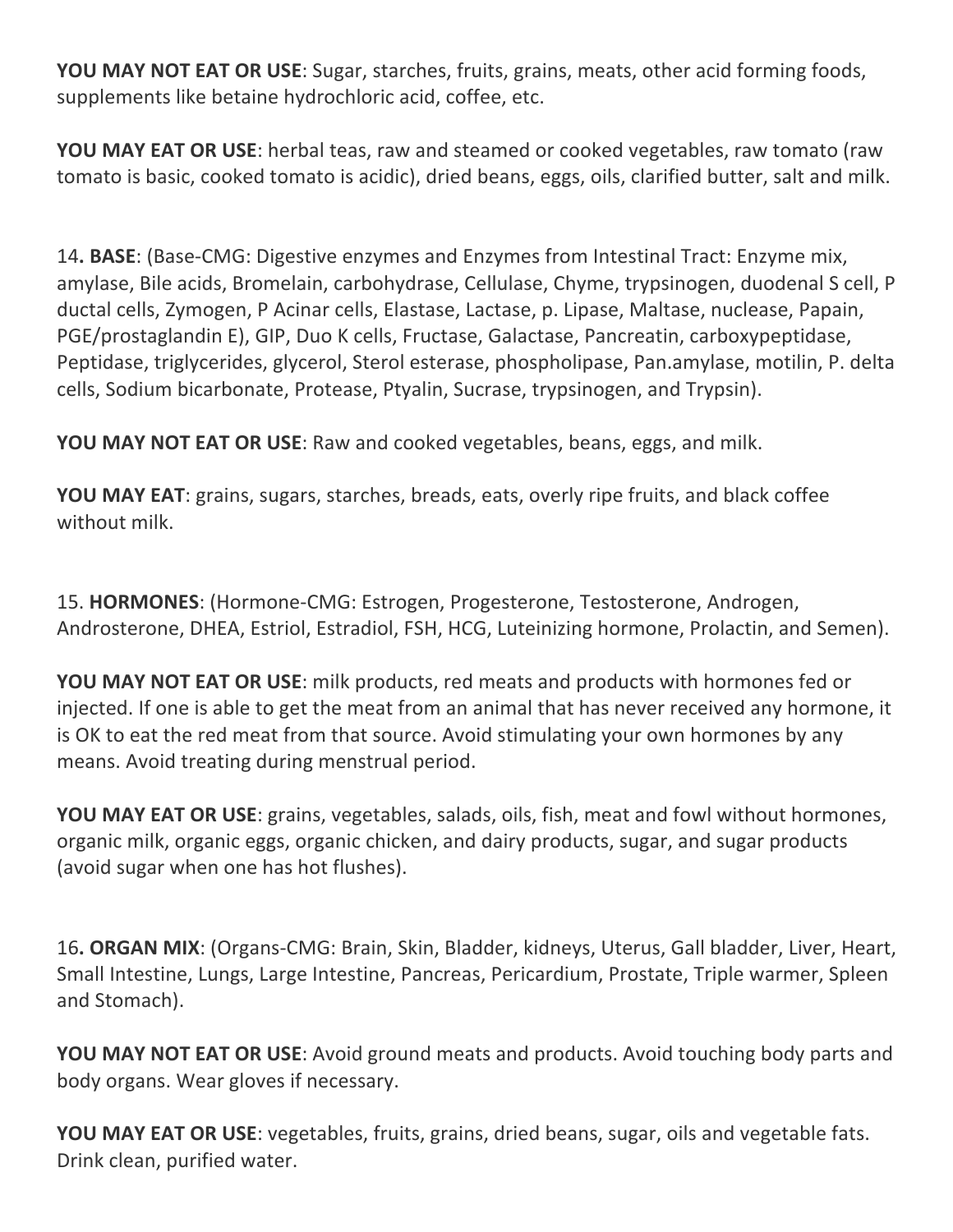# FREQUENTLY ASKED QUESTIONS

**Why do I have to avoid these substances for 25 hours?** According to Chinese medicine theory, it takes 24 hours for your energy to circulate through the 12 major meridians or energy pathways in your body. According to NAET theory, if the energy can complete its travel without interruption and return to the original starting point 24 hours later, that uninterrupted journey is imprinted in the brain as harmless or beneficial energy and will no longer initiate an immune response to the allergen that was treated. Less allergic patients could possibly clear the allergy in less than 24 hours; however, we ask that you avoid the substances for a full 25 hours to make sure that the entire energy cycle is completed. It has been observed that patients who do not stick to the 25-hour avoidance often tend to need many more treatments later on. It is much more time and cost-effective if you stick to the 25hour avoidance!

### Can I just fast during the 25 hours?

You should not fast. Your body will be going through many changes and it will need some nutrition during that time. Eat some of the foods from the "YOU MAY EAT" list. Keep your meals light and simple, focusing on whole foods with little or no processing.

### What should I do if I accidently eat or touch something I shouldn't have?

As soon as you realize that you've made a mistake, stop touching the item or spit the food out of your mouth. Wash your hands or rinse out your mouth with water (distilled water if you are bring treated for minerals or salt). If water is not available, rub the palms of your hands together for several seconds. Continue with the avoidance until the 25 hours has passed. There is still a good chance that you could have cleared, or at least partially cleared the allergen. Don't get discouraged!

#### How will I feel during the 25-hour avoidance period?

Most people will feel fine; others may feel tired and weak. If you feel tired or wiped out, get plenty of rest. You will most likely feel better when the 25 hours have passed. Be sure to get